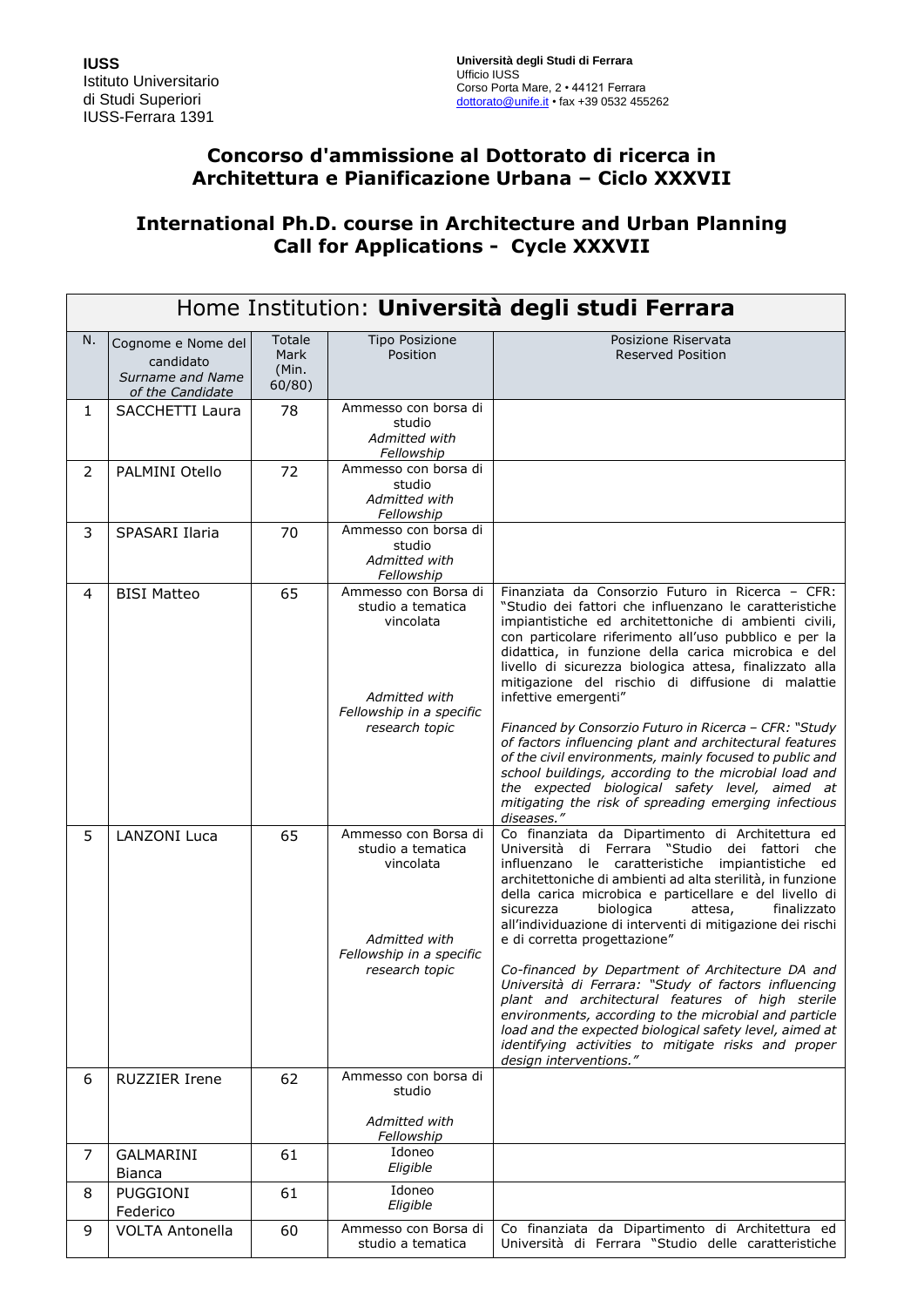|  | vincolata                                                   | impiantistiche, energetiche e microclimatiche di spazi<br>confinati adibiti ad attività con esigenze di specifico<br>controllo della carica microbica (sale operatorie,<br>laboratori BLS 2/3, serre di coltivazione, ecc.),<br>garantendo la sicurezza ed il comfort dei lavoratori e<br>degli utenti, la riduzione del consumo energetico e il<br>controllo microbiologico degli eventuali prodotti"                                                       |
|--|-------------------------------------------------------------|--------------------------------------------------------------------------------------------------------------------------------------------------------------------------------------------------------------------------------------------------------------------------------------------------------------------------------------------------------------------------------------------------------------------------------------------------------------|
|  | Admitted with<br>Fellowship in a specific<br>research topic | Co-financed by Department of Architecture DA and<br>Università di Ferrara: "Study of plant, energy and<br>microclimatic issues of confined spaces used for<br>activities with specific control needs of the microbial<br>load (operating theatres, BLS 2/3 laboratories,<br>cultivation greenhouses, etc.), securing health and<br>comfort of workers and users, the energy<br>consumption reduction and ensuring a bio control of<br>any eventual product." |

### CANDIDATI NON IDONEI NOT ELIGIBLE CANDIDATES

| <b>NUM</b> | Cognome e Nome del candidato<br>Surname and Name of the Candidate | Totale<br>Mark<br>(Min. 60/80) |
|------------|-------------------------------------------------------------------|--------------------------------|
|            | MOGHADASI Ahmad                                                   | 54                             |

#### \*\*\*\*\*

| Home Institution: Polis University |                                                                         |                                   |                                                                                         |                                                                                                                                                                                                                                                                       |
|------------------------------------|-------------------------------------------------------------------------|-----------------------------------|-----------------------------------------------------------------------------------------|-----------------------------------------------------------------------------------------------------------------------------------------------------------------------------------------------------------------------------------------------------------------------|
| N.                                 | Cognome e Nome del<br>candidato<br>Surname and Name of the<br>Candidate | Totale<br>Mark<br>(Min.<br>60/80) | <b>Tipo Posizione</b><br>Position                                                       | Posizione Riservata<br><b>Reserved Position</b>                                                                                                                                                                                                                       |
| 1                                  | <b>KORANCE Franceska</b>                                                | 66                                | Ammesso con<br>assegno di ricerca<br>Admitted with<br>Research contract                 |                                                                                                                                                                                                                                                                       |
| $\overline{2}$                     | <b>KROSI Flogerta</b>                                                   | 66                                | Ammesso con<br>assegno di ricerca<br>Admitted with<br>Research contract                 |                                                                                                                                                                                                                                                                       |
| 3                                  | GJOKA Andrea                                                            | 65                                | Ammesso con<br>assegno di ricerca<br>Admitted with<br>Research contract                 |                                                                                                                                                                                                                                                                       |
| 4                                  | <b>MADHI Bianka</b>                                                     | 62                                | Ammesso con<br>assegno di ricerca<br>Admitted with<br>Research contract                 |                                                                                                                                                                                                                                                                       |
| 5                                  | LAMAJ Armela                                                            | 61                                | Ammesso con<br>assegno di ricerca<br>Admitted with<br>Research contract                 |                                                                                                                                                                                                                                                                       |
| 6                                  | <b>GJONI Anira</b>                                                      | 61                                | Ammesso su<br>posizione destinata a<br>specifiche categorie<br>di candidati             | Posti riservati a dipendenti di istituti e centri di ricerca<br>pubblici albanesi o in altre Istituzioni omologhe (così<br>come previsto dalle attuali norme vigenti albanesi)<br>impegnati in attività di elevata qualificazione (con<br>mantenimento di stipendio). |
|                                    |                                                                         |                                   | Admitted on a<br>position reserved to<br>candidates belonging<br>to specific categories | Reserved positions for employees of Albanian Institutes<br>and Public Research Centres or other institutes<br>considered as equal according to the Albanian laws and<br>regulations in force, active in high qualification activities<br>(with salary keep)           |